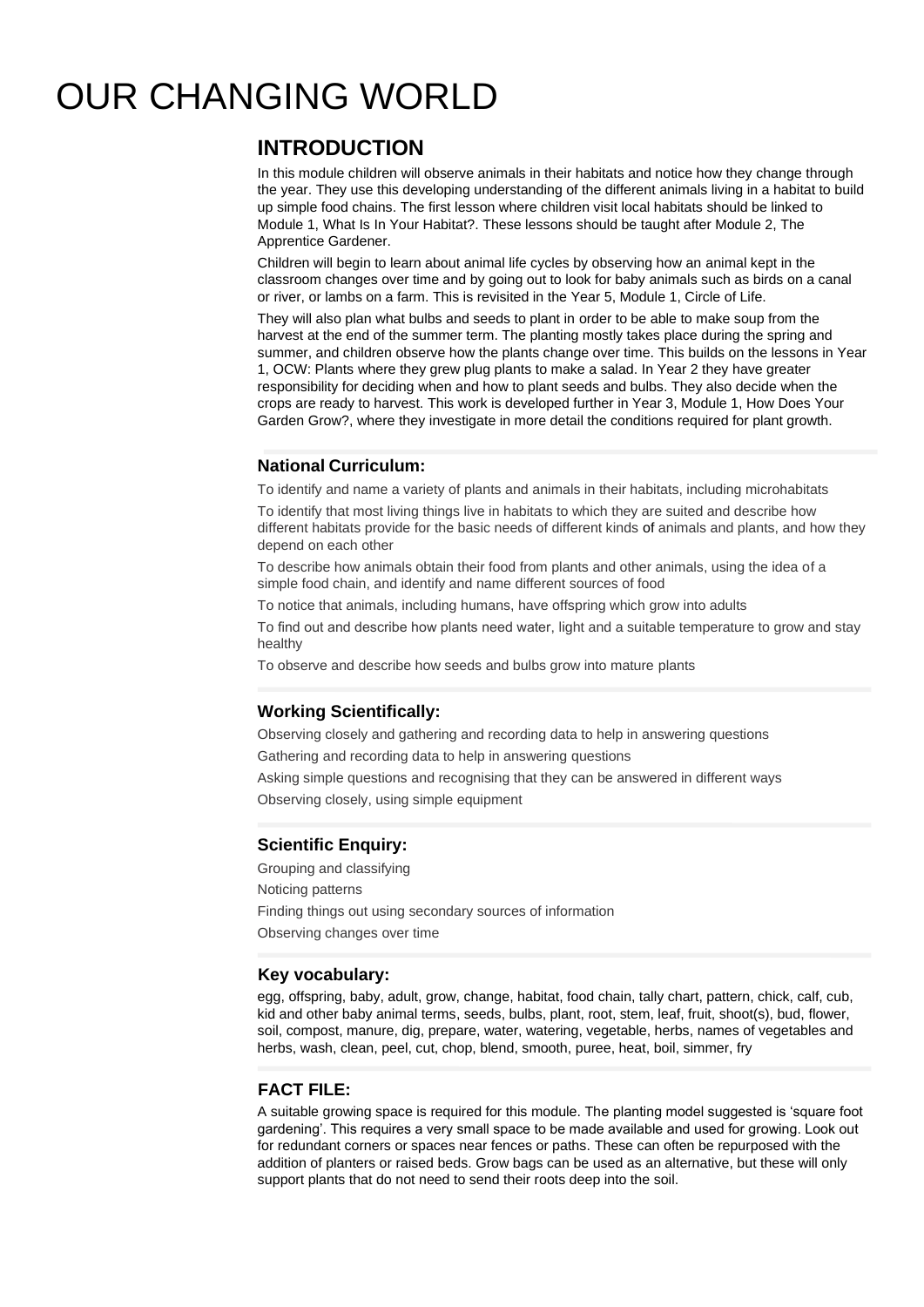## **Creating a 'square foot' garden**

Measure out a suitable 120 cm x 120 cm area. Edge the bed with untreated wooden boards. Make sure that the soil is weed free and remove as many stones as possible. Dig in compost mixed with some well-rotted manure. Divide the area into 16 x 30 cm (1 ft) squares. These can be marked out by nailing string across the bed.

When planning the layout, make sure that the tallest plants are at the back of the bed, with sizes decreasing towards the front. The bed should face south for maximum sunlight. For more information and advice visit<http://squarefootgardening.org/square-foot-gardening-method>

The ground should be prepared ready for planting by clearing weeds and pebbles, and digging in compost and some manure.

| Crop          | When to plant                  | How to plant                                                                                                                   | <b>Height</b> | When to harvest                                                                 |
|---------------|--------------------------------|--------------------------------------------------------------------------------------------------------------------------------|---------------|---------------------------------------------------------------------------------|
| <b>Onions</b> | February to April              | In rows 20 cm apart.<br>Thin seedlings to 5<br>cm apart and then 10<br>cm apart.                                               | $10 - 60$ cm  | May to September<br>when the leaves<br>turn yellow and<br>start to topple over. |
| Garlic        | Late autumn or<br>early winter | Break up the bulbs<br>and plant individual<br>cloves just below the<br>soil surface 15 cm<br>apart and in rows 30<br>cm apart. | $20 - 50$ cm  | June onwards<br>when the leaves<br>have turned yellow.                          |

#### **Planting**

| Carrot    | February to July  | Sow 13 mm deep<br>in rows 15 cm<br>apart. Once the<br>seedlings start<br>coming up, thin to<br>5-7.5 cm apart.                                                                                | 15-35 cm     | May to October;<br>12-16 weeks after<br>sowing.                                    |
|-----------|-------------------|-----------------------------------------------------------------------------------------------------------------------------------------------------------------------------------------------|--------------|------------------------------------------------------------------------------------|
| Potato    | March to May      | Dig a narrow<br>trench 12.5 cm<br>deep. The seed<br>tubers are spaced<br>30 cm apart.                                                                                                         | $30 - 50$ cm | June to October<br>when the flowers<br>open or the buds<br>drop.                   |
| Tomato    | February to April | Plant in seed trays<br>in a clear plastic<br>bag on the<br>windowsill.<br>Transplant into<br>pots then plant<br>45-60 cm apart<br>outside when the<br>first flowers are<br>beginning to open. | 30-100 cm    | July to October.<br>Start picking when<br>the fruit is ripe and<br>fully coloured. |
| Peas      | March to June     | Make a<br>flatbottomed<br>trench 5 cm deep<br>and 15 cm wide.<br>Sow the seeds<br>approximately 7.5<br>cm apart, cover<br>with soil, then<br>lightly firm.                                    | $30 - 60$ cm | June to October;<br>11-13 weeks after<br>sowing. Pick<br>regularly.                |
| Coriander | April to June     | Sow the seeds<br>4cm apart in<br>holes. Thin young<br>plants to 20 cm<br>apart.                                                                                                               | 12-60 cm     | June to August.<br>Pick the leaves at<br>any time before the<br>plant flowers.     |
| Mint      | April to May      | Plant seeds in a<br>pot. Either keep<br>them in the pot or<br>bury the pot in the<br>ground.                                                                                                  | 30-120 cm    | June to October.<br>Pick the leaves at<br>any time.                                |